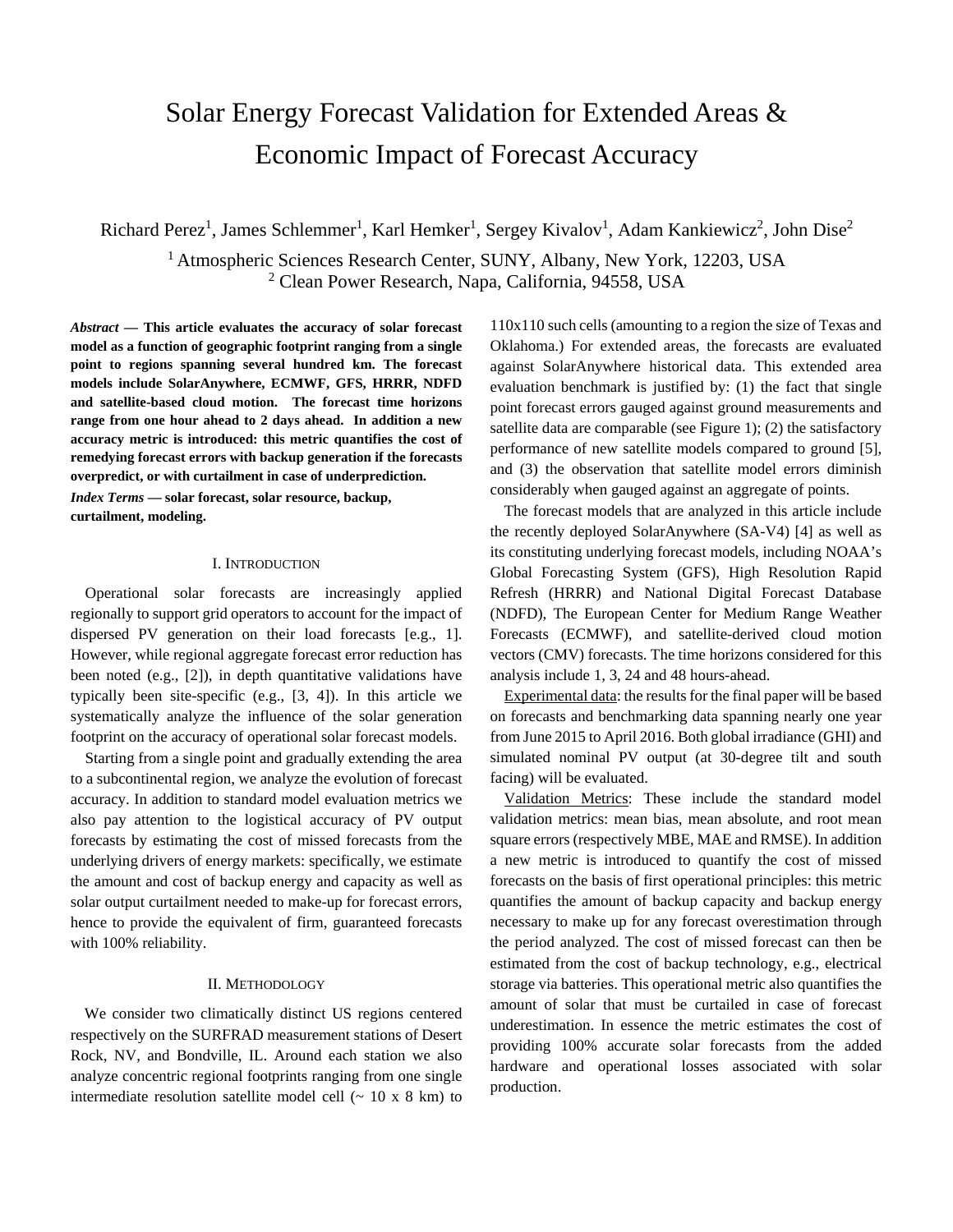### III. RESULTS PREVIEW

This preview is based on a preliminary subset of the data spanning 10/15 to 12/10/2015, and focuses on GHI.

Figure 1 compares the relative RMSE statistics obtained when using ground measurements and satellite irradiances as a benchmark. The similarity of these statistics warrants the use of satellite-data for regional validations.

Table I reports the relative MAE (MAPE) of all forecast models at one-hour ahead as a function of footprint. Table II shows the same but for 24 hours ahead. For both eastern and western locations, the impact of footprint on model performance is noteworthy. At one hour ahead, MAPEs of less than 5% are observed for regional footprints of  $\sim 100x100$  km. For day-ahead, MAPEs of the order of 10% are observed for a regional footprint of  $\sim$  40x40 km in the west. In the eastern US, day-ahead MAPEs of 15% are achieved for footprints greater than 200X200 km. In all instances the SolarAnywhere V4 performance is superior to that of its underlying models.

The scatterplots in Figure 2 qualitatively illustrate the influence of footprint on the day-ahead performance of SA-V4 for Desert Rock. The plots correspond respectively to a single location, and to  $2^{\circ}$  x  $2^{\circ}$ ,  $4^{\circ}$  x  $4^{\circ}$ , and  $7^{\circ}$  x  $7^{\circ}$ , extended areas, i.e. corresponding to regional areas roughly equivalent to of Massachusetts, New York, and California. These scatterplots show that the reliability of day-ahead forecasts becomes remarkable as the considered balancing area increases.

## TABLE I HOUR-AHEAD MAPE STATISTICS

|                                 |                  |             | <b>BONDVILLE</b>   |              |             |            |
|---------------------------------|------------------|-------------|--------------------|--------------|-------------|------------|
| Footprint lat x<br>long degrees | SA <sub>V4</sub> | <b>NDFD</b> | GFS                | <b>ECMWF</b> | <b>HRRR</b> | <b>CMV</b> |
| $0.1 \times 0.1$                | 10.3%            | 16.1%       | 26.4%              | 21.5%        | 31.9%       | 9.5%       |
| $0.3 \times 0.3$                | 7.9%             | 15.5%       | 24.9%              | 20.0%        | 31.1%       | 7.2%       |
| $0.5 \times 0.5$                | 6.9%             | 15.2%       | 24.1%              | 19.1%        | 30.6%       | 6.3%       |
| $1 \times 1$                    | 6.0%             | 14.9%       | 23.5%              | 18.0%        | 29.6%       | 5.3%       |
| $2 \times 2$                    | 5.4%             | 14.6%       | 21.2%              | 16.7%        | 27.2%       | 4.9%       |
| $4 \times 4$                    | 4.5%             | 13.0%       | 18.3%              | 14.4%        | 25.6%       | 4.4%       |
| 7 x 7                           | 3.7%             | 10.6%       | 14.5%              | 11.5%        | 24.7%       | 3.7%       |
| 11 x 11                         | 3.1%             | 8.6%        | 11.7%              | 9.5%         | 25.3%       | 3.4%       |
|                                 |                  |             |                    |              |             |            |
|                                 |                  |             | <b>DESERT ROCK</b> |              |             |            |
| Footprint lat x<br>long degrees | SA <sub>V4</sub> | <b>NDFD</b> | <b>GFS</b>         | <b>ECMWF</b> | <b>HRRR</b> | <b>CMV</b> |
| $0.1 \times 0.1$                | 11.2%            | 16.4%       | 14.7%              | 14.9%        | 22.0%       | 10.5%      |
| $0.3 \times 0.3$                | 7.7%             | 14.2%       | 12.8%              | 11.6%        | 21.6%       | 7.2%       |
| $0.5 \times 0.5$                | 6.5%             | 13.8%       | 12.2%              | 10.7%        | 21.1%       | 6.0%       |
| $1 \times 1$                    | 5.0%             | 13.8%       | 10.1%              | 8.9%         | 19.6%       | 4.7%       |
| $2 \times 2$                    | 3.9%             | 12.8%       | 8.1%               | 6.8%         | 17.7%       | 4.0%       |
| $4 \times 4$                    | 3.1%             | 11.8%       | 7.0%               | 5.6%         | 16.5%       | 3.6%       |
| 7 x 7                           | 2.8%             | 10.1%       | 7.9%               | 6.4%         | 16.8%       | 3.6%       |
| 11 x 11                         | 2.6%             | 7.4%        | 7.1%               | 5.4%         | 15.4%       | 3.1%       |

The new operational metric is illustrated in Table III. The table reports the % of solar energy that must be curtailed and, vice versa, supplied via backup generation to make up for any forecast deficit or overestimation, i.e., to render the forecasts 100% accurate. The tables also report the cost of battery storage that would be sufficient to absorb excess production and provide backup generation if storage was applied to absorb excess and provide backup generation – using \$300/kWh for battery CAPEX and 80% roundtrip efficiency.

#### **REFERENCES**

- [1] Kankiewicz, A. and E. Wu, (2015): Integration of Behindthe-Meter PV Fleet Forecasts into Utility Grid System **Operations**
- [2] Pelland, S., et al., (2013): PV & Solar Forecasting: State of the Art. Report IEA‐PVPS T14‐01: 2013. ISBN 978‐3‐ 906042‐13‐8
- [3] Perez R., et al., (2013): Comparison of numerical weather prediction solar irradiance forecasts in the US, Canada and Europe. Solar Energ. Solar Energy 94, 305-326
- [4] Perez, R., et al., (2014): "A New Operational Solar Resource Forecast Service for PV Fleet Simulation". in 40th IEEE PV Specialists Conference, 2014
- [5] Perez, R/. et al., (2015): Satellite-to-Irradiance Modeling A New Version of the SUNY Model. in 42nd IEEE PV Specialists Conference, 2015

# TABLE II DAY-AHEAD MAPE STATISTICS

| <b>BONDVILLE</b>                |                  |             |            |              |             |            |  |
|---------------------------------|------------------|-------------|------------|--------------|-------------|------------|--|
| Footprint lat x<br>long degrees | SA <sub>V4</sub> | <b>NDFD</b> | GFS        | <b>ECMWF</b> | <b>HRRR</b> | <b>CMV</b> |  |
| $0.1 \times 0.1$                | 20.3%            | 20.6%       | 27.5%      | 24.6%        | <b>NA</b>   | <b>NA</b>  |  |
| $0.3 \times 0.3$                | 19.1%            | 19.8%       | 26.4%      | 23.3%        | <b>NA</b>   | <b>NA</b>  |  |
| $0.5 \times 0.5$                | 18.4%            | 19.2%       | 25.7%      | 22.5%        | <b>NA</b>   | <b>NA</b>  |  |
| $1 \times 1$                    | 17.6%            | 18.5%       | 25.1%      | 21.7%        | ΝA          | <b>NA</b>  |  |
| $2 \times 2$                    | 16.1%            | 17.2%       | 23.8%      | 19.8%        | <b>NA</b>   | <b>NA</b>  |  |
| $4 \times 4$                    | 13.7%            | 15.3%       | 20.9%      | 16.8%        | <b>NA</b>   | <b>NA</b>  |  |
| $7 \times 7$                    | 10.7%            | 12.8%       | 16.4%      | 13.2%        | NΑ          | <b>NA</b>  |  |
| 11 x 11                         | 8.5%             | 9.8%        | 12.8%      | 10.5%        | ΝA          | ΝA         |  |
|                                 |                  |             |            |              |             |            |  |
| <b>DESERT ROCK</b>              |                  |             |            |              |             |            |  |
| Footprint lat x                 | SA <sub>V4</sub> | <b>NDFD</b> | <b>GFS</b> | <b>ECMWF</b> | <b>HRRR</b> | <b>CMV</b> |  |
| long degrees                    |                  |             |            |              |             |            |  |
| $0.1 \times 0.1$                | 13.8%            | 16.3%       | 13.4%      | 14.9%        | <b>NA</b>   | <b>NA</b>  |  |
| $0.3 \times 0.3$                | 10.5%            | 14.1%       | 11.2%      | 11.8%        | <b>NA</b>   | <b>NA</b>  |  |
| $0.5 \times 0.5$                | 9.6%             | 13.7%       | 10.8%      | 11.0%        | <b>NA</b>   | <b>NA</b>  |  |
| $1 \times 1$                    | 7.9%             | 14.0%       | 8.7%       | 9.2%         | <b>NA</b>   | <b>NA</b>  |  |
| $2 \times 2$                    | 6.1%             | 12.9%       | 6.9%       | 7.4%         | NΑ          | <b>NA</b>  |  |
| $4 \times 4$                    | 4.9%             | 11.2%       | 5.8%       | 5.9%         | <b>NA</b>   | <b>NA</b>  |  |
| $7 \times 7$                    | 5.3%             | 8.9%        | 7.4%       | 6.5%         | ΝA          | <b>NA</b>  |  |
| 11 x 11                         | 4.5%             | 6.9%        | 7.1%       | 5.6%         | <b>ΝΑ</b>   | NA         |  |